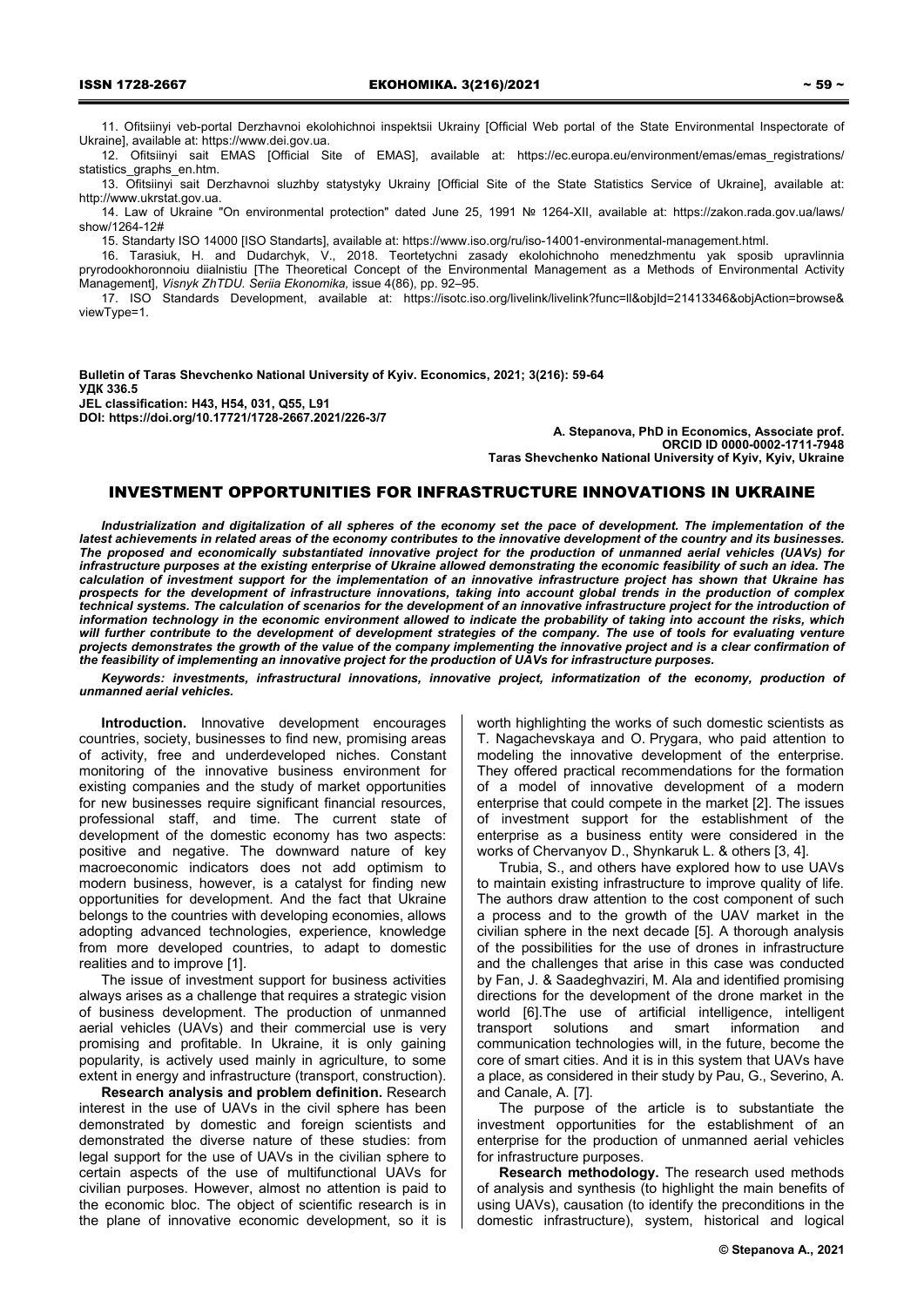analysis (to identify features of the evolutionary development of the industry economics), the method of analogies (for the development of an innovative project for the production of unmanned aerial vehicles for infrastructure purposes), dynamic methods for evaluating investment projects (to justify the feasibility of implementing an innovative project for the production of unmanned aerial vehicles for infrastructure purposes), the method of analyzing development scenarios (to assess the risk of a project by establishing the impact on the project of simultaneous variation of several factors due to the probability of each scenario). These methods allowed us to scientifically substantiate and evaluate the investment opportunities of the UAV production project in Ukraine, to summarize the results of the study, taking into account the world experience and the results of scientific research of domestic and foreign scientists and practitioners.

**Conducting research and results.** The Industrial Revolution, digitalization, and innovation contributed to active economic development. Today, companies operating in various sectors of the economy have a unique opportunity to realize their potential thanks to the digital revolution and to become leaders in domestic markets and look worthy in the international arena. The use of unmanned aerial vehicles in various industries, including energy, roads, railways, and the oil and gas sector, will help solve many problems and challenges. In these industries, companies manage complex assets located in large areas. The main areas of application of drones in the infrastructure sector are investment monitoring, maintenance, asset inventory [8].

If we analyze the benefits of using UAVs for future customers in the main areas of the application of drones, we can note the importance and prospects of this idea (Table 1).

*Table* **1***.* **Analysis of the use of UAVs in the pre-investment and investment phases of the life cycle of the investment project** 

|                                                                                                                                                                                                                                                                                                                                                 | Use of UAVs for monitoring planning and implementation of investment projects                                 |                                                                                                                                                                                                |  |  |  |  |  |  |  |
|-------------------------------------------------------------------------------------------------------------------------------------------------------------------------------------------------------------------------------------------------------------------------------------------------------------------------------------------------|---------------------------------------------------------------------------------------------------------------|------------------------------------------------------------------------------------------------------------------------------------------------------------------------------------------------|--|--|--|--|--|--|--|
| <b>Difficulty</b>                                                                                                                                                                                                                                                                                                                               | <b>UAV</b> solution                                                                                           | <b>Benefits for the client</b>                                                                                                                                                                 |  |  |  |  |  |  |  |
| Outdated and poor-quality<br>information about the zero<br>cycle                                                                                                                                                                                                                                                                                | Obtaining video data from UAVs,<br>integration, and data processing<br>(photogrammetry)                       | Analytical reports based on high-quality technical products<br>(orthophotos, numerical terrain models, 3D models) that provide<br>an up-to-date understanding of the current situation         |  |  |  |  |  |  |  |
| Unsystematized<br>documentation<br>Project delay                                                                                                                                                                                                                                                                                                | Monitoring the current condition of<br>facilities<br>and<br>preventing<br>future                              | The detailed image and description of the investment object<br>provide sufficient evidence to make claims to the contractor<br>Early detection of problems will reduce the backlog of projects |  |  |  |  |  |  |  |
| Unscrupulous contractors                                                                                                                                                                                                                                                                                                                        | planned UAV<br>damage<br>through<br>operations (flights)                                                      | and minimize the risks of additional costs, as well as improve the<br>process of finding contractors                                                                                           |  |  |  |  |  |  |  |
| Inaccuracy of estimation at<br>technical<br>acceptance<br>of<br>object                                                                                                                                                                                                                                                                          | UAV operations on objects that are<br>inspected to confirm the proper<br>nature of the work performed         | Accurate documentation that can be used in maintenance.<br>Flights with thermal and optical sensors can detect almost all<br>defects before installation                                       |  |  |  |  |  |  |  |
| The need for prompt access<br>to data                                                                                                                                                                                                                                                                                                           | Data presentation tool - a special<br>application                                                             | Quick access to the results ensures the efficiency of further data<br>processing. Data integration of geographic information systems<br>and CAD                                                |  |  |  |  |  |  |  |
|                                                                                                                                                                                                                                                                                                                                                 |                                                                                                               |                                                                                                                                                                                                |  |  |  |  |  |  |  |
| <b>Difficulty</b>                                                                                                                                                                                                                                                                                                                               | <b>UAV</b> solution                                                                                           | <b>Benefits for the client</b>                                                                                                                                                                 |  |  |  |  |  |  |  |
| Lack of relevant information                                                                                                                                                                                                                                                                                                                    | Scheduled diagnostics of power line<br>towers and relevant measuring<br>instruments, pipelines, solar panels, | Detailed surveys and descriptions of entire sectors with<br>infrastructure will minimize the risk of breakdowns and reduce<br>possible losses                                                  |  |  |  |  |  |  |  |
| infrastructure objects                                                                                                                                                                                                                                                                                                                          | cooling towers, etc                                                                                           | remote areas and planning of necessary repairs                                                                                                                                                 |  |  |  |  |  |  |  |
| <b>Accidents</b><br>during<br>inspections                                                                                                                                                                                                                                                                                                       | UAVs perform human work.                                                                                      | Improving the safety of inspectors. People can stay on the<br>ground without climbing                                                                                                          |  |  |  |  |  |  |  |
| Low quality of contractors                                                                                                                                                                                                                                                                                                                      | involved<br>infrastructure<br>in<br>maintenance                                                               | Reducing the risk of fines, additional costs, and project delays<br>due to the poor quality of contractors                                                                                     |  |  |  |  |  |  |  |
| Use of UAVs in key areas of maintenance<br>wind power plants, exhaust pipes,<br>Early detection of problems with infrastructure in relatively<br>Remote<br>location<br>of<br>Diagnosis of the work of contractors<br>Use of UAVs in inventory of dispersed assets<br><b>UAV</b> solution<br><b>Benefits for the client</b><br><b>Difficulty</b> |                                                                                                               |                                                                                                                                                                                                |  |  |  |  |  |  |  |
|                                                                                                                                                                                                                                                                                                                                                 |                                                                                                               |                                                                                                                                                                                                |  |  |  |  |  |  |  |
| Low-quality documentation<br>of distributed assets                                                                                                                                                                                                                                                                                              | Inventory of assets (power lines,<br>transformers)                                                            | Improving the quality of documentation of network elements:<br>objectivity; accelerated creation of digital asset registers                                                                    |  |  |  |  |  |  |  |
| High inventory costs<br>in<br>hard-to-reach areas                                                                                                                                                                                                                                                                                               | Verification of assets, such as<br>determining the location and size of<br>supports, etc                      | Reducing the time of the inventory (checking the availability of<br>property) in large areas and hard-to-reach areas                                                                           |  |  |  |  |  |  |  |
| High labor costs to control<br>the intersection of power<br>lines with the forest (in<br>energy)                                                                                                                                                                                                                                                | Identify specific places where this<br>intersection is likely to occur soon                                   | Prevent damage by cutting down trees before there will be an<br>intersection                                                                                                                   |  |  |  |  |  |  |  |

*Source: systematized by the author*.

With the development of image processing technologies, companies can analyze data much faster and more accurately. With the help of UAVs, companies can reduce their costs and speed up the whole process of various works. Workers' safety in the workplace is increased, as UAVs can penetrate hard-to-reach places without endangering the lives of workers.

The study of the European Bank for Reconstruction and Development "Disruptive technology and innovation in transport" analyzes the role and importance of drones through their impact on the country's transport policy (Table 2).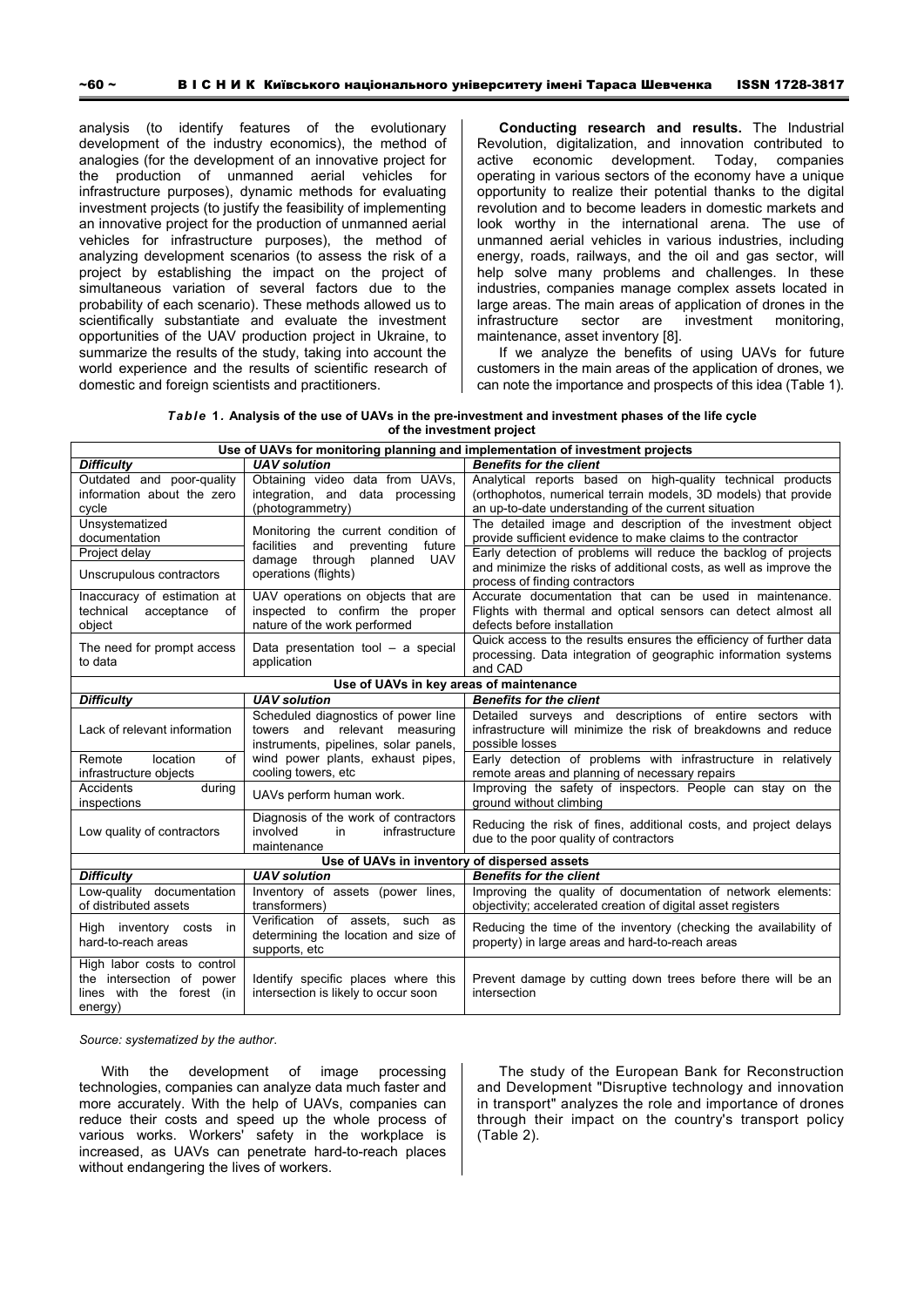|                |                                                            |                      |                       |                |                             |                    |                   |               |        |                               |                           | $1.4212 + 1.010$               |                |              |             |               |                         |              |              |                 |                 |
|----------------|------------------------------------------------------------|----------------------|-----------------------|----------------|-----------------------------|--------------------|-------------------|---------------|--------|-------------------------------|---------------------------|--------------------------------|----------------|--------------|-------------|---------------|-------------------------|--------------|--------------|-----------------|-----------------|
|                | <b>Policy</b><br>objectives                                |                      |                       |                | <b>Transport efficiency</b> |                    |                   |               |        | <b>Safety and</b><br>security |                           | <b>Environment and climate</b> | change         |              |             |               | Socio-econ              |              |              |                 |                 |
|                | <b>Disruptive</b><br>technologies<br>applications          | Congestion reduction | Inter-urban corridors | Urban mobility | Accessibility               | Strategic planning | Freight transport | Public transp | Safety | Freight transport security    | Public transport security | Environmental impact           | Energy savings | Fuel savings | Air quality | Labour market | Efficiency/time savings | Productivity | Cost savings | Competitiveness | Economic output |
|                | Drones                                                     |                      |                       |                |                             |                    |                   |               |        |                               |                           |                                |                |              |             |               |                         |              |              |                 |                 |
| $\mathbf{1}$   | Drones-<br>logistics                                       |                      |                       |                |                             |                    |                   |               |        |                               |                           |                                |                |              |             |               |                         |              |              |                 |                 |
| $\mathbf{1}$   | Drones-<br>traffic<br>monitoring                           |                      |                       |                |                             |                    |                   |               |        |                               |                           |                                |                |              |             |               |                         |              |              |                 |                 |
| $\overline{1}$ | Drones-<br>disaster<br>response                            |                      |                       |                |                             |                    |                   |               |        |                               |                           |                                |                |              |             |               |                         |              |              |                 |                 |
| $\overline{2}$ | Drones-<br>asset and<br>construction<br>site<br>monitoring |                      |                       |                |                             |                    |                   |               |        |                               |                           |                                |                |              |             |               |                         |              |              |                 |                 |
| $\overline{2}$ | Drones-<br>building<br>information<br>modeling<br>data     |                      |                       |                |                             |                    |                   |               |        |                               |                           |                                |                |              |             |               |                         |              |              |                 |                 |

## *Table* **2***.* **Policy objectives**

- Major impact 1 - technologies that are currently under testing or development, limited implementation. - Minor impact 2 - technologies are implemented on a small scale, require further development

*Source: systematized on the basis of 6.* 

The proposed project is focused primarily on the domestic market, as in Ukraine, UAVs for infrastructure is just beginning to gain popularity. Thanks to the existence of the aerospace cluster "Mechanotronics" (Kharkov), where there are highly qualified personnel for enterprises in the aerospace industry, it is possible to implement the proposed business idea [10]. There are also about 70 IT companies in Kharkiv that have formed a cluster. This will help involve IT, professionals, to develop software for UAV processes. The prospects of this idea are that, as a result of this project, the new company has a real opportunity to become the first Ukrainian company to manufacture high-performance, highquality, and innovative UAV complex for infrastructure.

The main activity of the enterprise is the activity for production of UAVs; advising on the implementation of solutions using UAVs for a specific industry; data analysis, data processing (development of geospatial products, orthophotos), and interpretation about costs and operational efficiency; service.

To substantiate the investment project for the production of unmanned aerial vehicles for infrastructure purposes, it is necessary to carefully approach the choice of the discount rate, because, in conditions of high instability of the Ukrainian economy, it cannot be calculated by standard methods used in foreign practice. We use the method of calculating the discount rate for the case of venture capital – CAPM, where we evaluate the following indicators: risk-free rate of return, β-ratio, and risk premiums. The final value of the discount rate by the CAPM method was 23 %.

|  |  | Table 3. Calculation of project economic efficiency indicators, thousand UAH |  |  |  |  |  |  |
|--|--|------------------------------------------------------------------------------|--|--|--|--|--|--|
|--|--|------------------------------------------------------------------------------|--|--|--|--|--|--|

| <b>Indicators</b>                 | Years      |          |           |          |          |          |  |  |  |  |  |
|-----------------------------------|------------|----------|-----------|----------|----------|----------|--|--|--|--|--|
|                                   | 2020       | 2021     | 2022      | 2023     | 2024     | 2025     |  |  |  |  |  |
| The amount of investment, Inv     | 4 500      |          |           |          |          |          |  |  |  |  |  |
| Discount rate, r= CAPM            | 23 %       |          |           |          |          |          |  |  |  |  |  |
| Net cash flow. CF                 | 2 952.75   | 3 647.25 | 3 809.13  | 3 804.63 | 3 822.13 | 3 802.13 |  |  |  |  |  |
| Accumulated cash flow             | $-1547.25$ | 2100     | 5909,13   | 9713,75  | 13535,9  | 17338    |  |  |  |  |  |
| Payback period of the project, PP |            |          | 1,5 years |          |          |          |  |  |  |  |  |
| Discounted cash flow, DCF         | 2400,61    | 2410.77  | 2410,77   | 1662.23  | 1357,62  | 1097,98  |  |  |  |  |  |
| Net present value, NPV            | $-2099,39$ | 311,38   | 2722,14   | 4384,38  | 5741,99  | 6839,98  |  |  |  |  |  |
| Profitability index, PI           | 1,52       |          |           |          |          |          |  |  |  |  |  |
| Internal rate of return, IRR      | 72.56 %    |          |           |          |          |          |  |  |  |  |  |
| Discounted payback period, DPP    |            |          | 1,9 years |          |          |          |  |  |  |  |  |

*Source: calculated by the author*.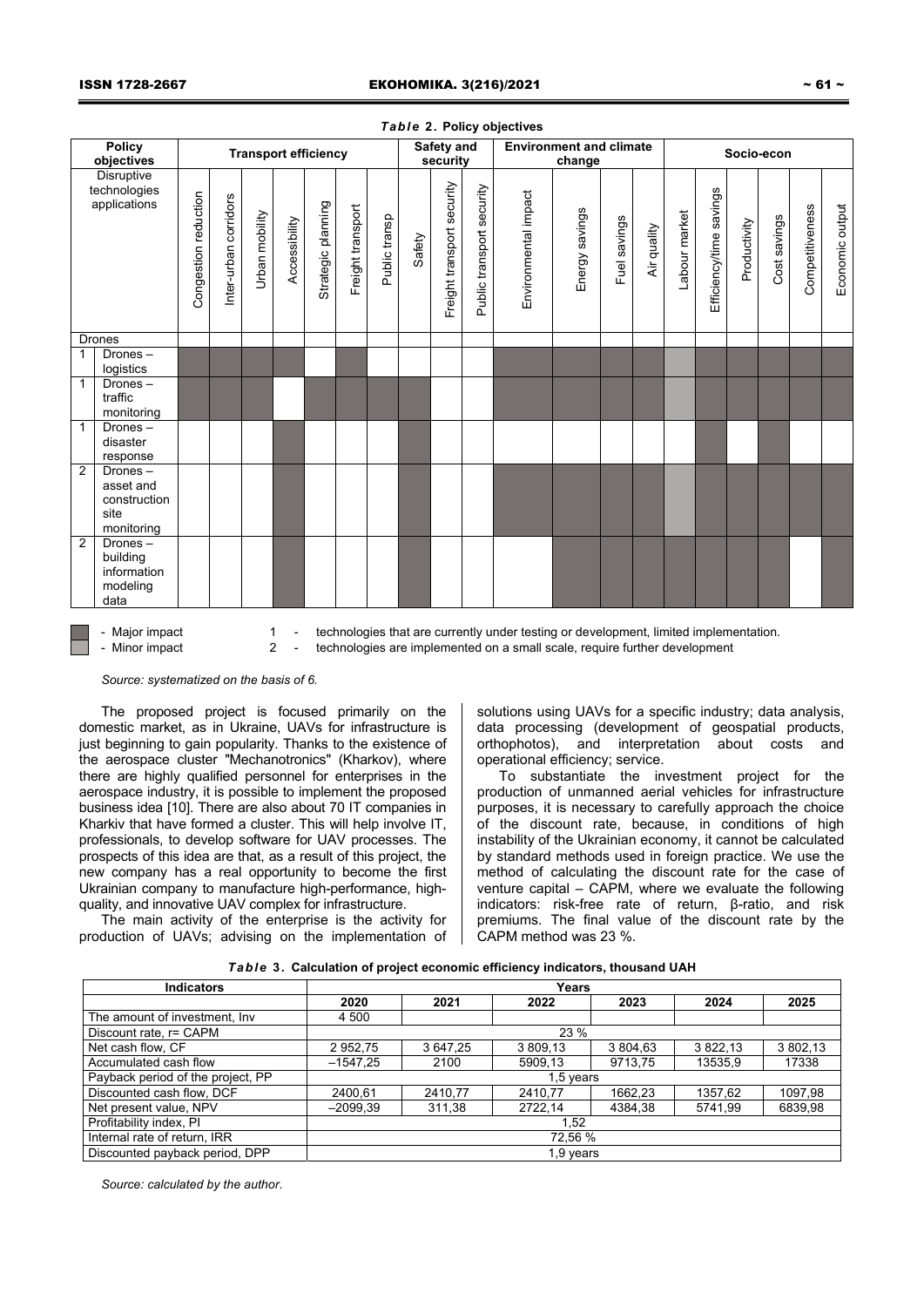The initial data for the project substantiation were calculated in the course of the research and are based on empirical data of expenses and receipts of cash flows at the enterprises of civil aviation of the Ukrainian economy.

Thus, the evaluation of the efficiency of the investment project showed that it is investment attractive.

Taking into account the risk of the project using scenario analysis methods (Table 4) shows that in the pessimistic scenario – a decline in demand for products, high competition in the market, resulting in reduced sales, and for the optimistic scenario – an increase in demand for the company's products, leading positions in the market, increase in sales.

| <b>Indicators</b>                                     | <b>Scenario</b>    |             |                   |  |  |  |  |  |
|-------------------------------------------------------|--------------------|-------------|-------------------|--|--|--|--|--|
|                                                       | <b>Pessimistic</b> | <b>Base</b> | <b>Optimistic</b> |  |  |  |  |  |
| Discount rate, %                                      |                    | 23          |                   |  |  |  |  |  |
| Period of calculation of integrated indicators, years |                    |             |                   |  |  |  |  |  |
| Total amount of income, UAH                           | 14 558 667         | 21 838 000  | 28 389 400        |  |  |  |  |  |
| Total amount of expenses, UAH                         | 5 500 000          | 4 500 000   | 4 000 000         |  |  |  |  |  |
| <b>NPV</b>                                            | 1817451,68         | 6 839 982.8 | 10 269 030.8      |  |  |  |  |  |
| PI                                                    | 0,33               | 1.52        | 2,56              |  |  |  |  |  |

# *Table* **4. Project scenario indicators, UAH**

*Source:* calculated by the author.

The assessment of the probabilities of scenario development and the calculation of the average expected value  $\overline{NPV}$ showed a fairly high level of risk (Table 5). Quantitative risk assessment is 42.65 %.

|  |  |  | Table 5. Expected effect of project development scenarios, thousand UAH |
|--|--|--|-------------------------------------------------------------------------|
|--|--|--|-------------------------------------------------------------------------|

| <b>Scenario</b> | <b>Probability</b> | <b>NPV</b>   |  |
|-----------------|--------------------|--------------|--|
| Base            | 0.5                | 6839982.8    |  |
| Optimistic      | 0.3                | 10 269 030.8 |  |
| Pessimistic     | ∩າ                 | 1817451.68   |  |

*Source: calculated by the author*.

For a complete presentation, it is worth assessing the value of the company implementing this innovative project, because these investments have all the hallmarks of a venture. So, let's use the most commonly used methods of valuing startups: the method of discounted cash flows, the Berkus method, the First Chicago method, and the method of summation of risk factors.

# *The method of discounted cash flows.*

The method of discounting cash flows is based on an estimate of the cash flows of the startup, whence it got its name. Above we have already determined the expected cash flows of the startup, after which we calculated the discount rate for the model САРМ. Given the rapid growth rate of the market for unmanned aerial vehicles in the world, and expecting high growth rates of the company in Ukraine, we choose to calculate the growth rate of 15 % [11].

$$
PV = DCF_1 + \dots + DCFn + TV,
$$

$$
TV = \frac{CF_{n+1}}{r - g}
$$

g – the expected growth rate of the company is 15 %.

$$
TV = \frac{6\,500\,450}{0.23 - 0.15} = 6\,875\,562.5
$$
  
PV = 18\,215\,544.9

*Berkus method.* 

The basis of this method is to take into account the potential of the startup with the help of empirical coefficients to the recovery method, or through evaluation in comparison with a similar project.

The method has low accuracy, and the assessment by different investors may vary, examples of the following coefficients:

- Surcharge for the viability of the idea of 40 %;
- Surcharge for the implemented prototype 30 %;

• Surcharge for the effectiveness of the management team 20 %;

- Allowance for strategic relations 10 %;
- Surcharge for the issue or sale of 20 %.

Let's start with the value of the company, namely investments for UAH 4 500 000. Now let's calculate the potential of a startup and its cost according to the Bercus method.

|  | Table 6. Calculation of the value of the company by the method of Berkus, UAH |  |  |  |  |  |  |  |
|--|-------------------------------------------------------------------------------|--|--|--|--|--|--|--|
|--|-------------------------------------------------------------------------------|--|--|--|--|--|--|--|

| Elements of a startup                    | Value for the project |
|------------------------------------------|-----------------------|
| The perspective of the idea              | 1800 000              |
| Implemented prototype                    | 1 350 000             |
| The effectiveness of the management team | 900 000               |
| Strategic relations                      | 450 000               |
| Product release or sale                  | 900 000               |
| Sum                                      | 5400000               |

*Source: calculated by the author*.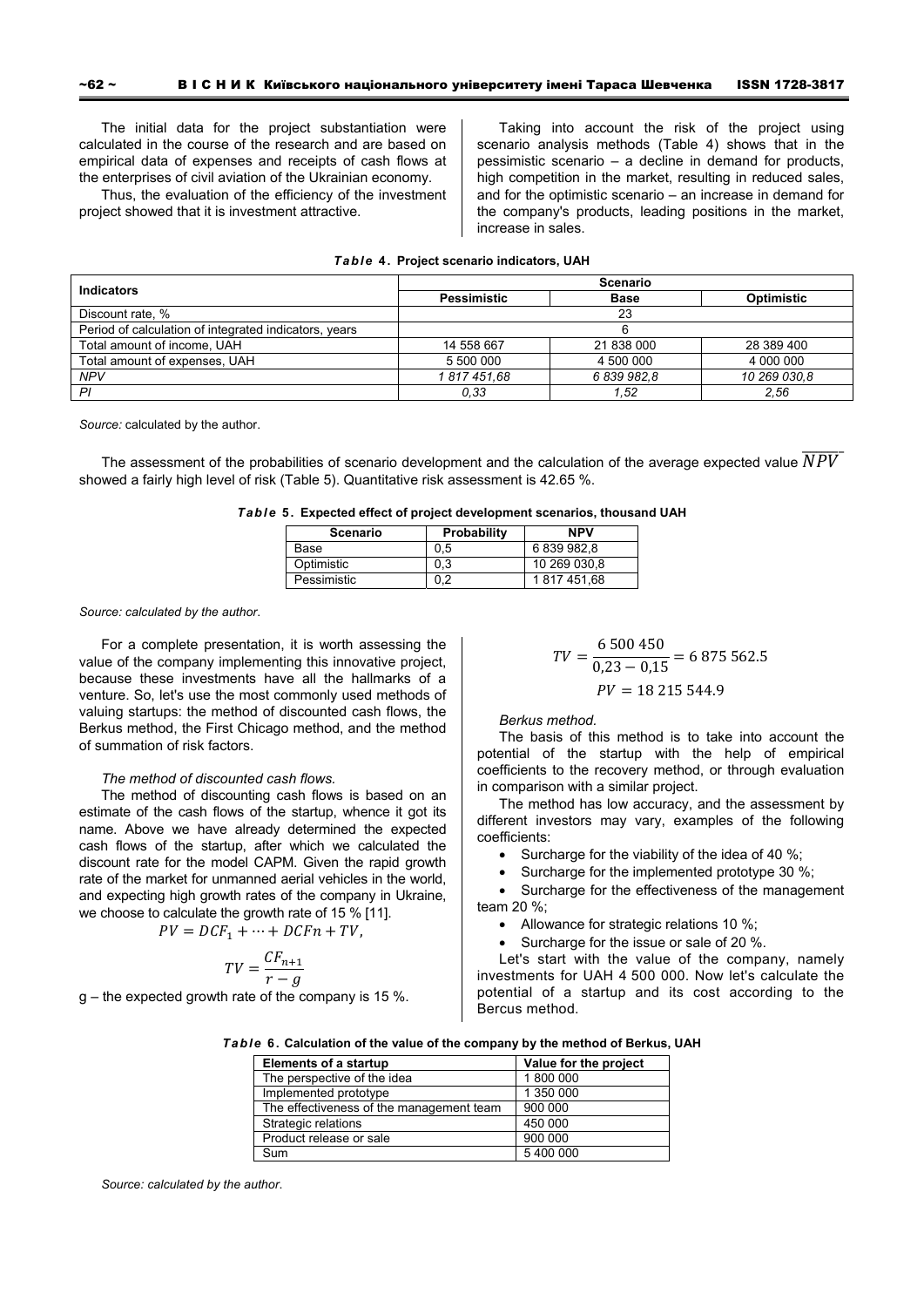The cost of the company is UAH 9 900 000.

# *The First Chicago method*

This approach allows taking into account the probability of different results, which is especially relevant for the case of evaluation of startups, which are characterized by special uncertainty. Based on subjective considerations, we assume that the probability of an optimistic result is 20 %, realistic – 50 %, and pessimistic – 30 %.

| Table 7. Calculation of the value of the company by the First Chicago method, UAH, % |  |  |  |  |  |  |  |  |  |  |  |
|--------------------------------------------------------------------------------------|--|--|--|--|--|--|--|--|--|--|--|
|--------------------------------------------------------------------------------------|--|--|--|--|--|--|--|--|--|--|--|

|               | Result     |            |            |  |  |  |  |  |
|---------------|------------|------------|------------|--|--|--|--|--|
|               | Optimistic | Optimistic | Optimistic |  |  |  |  |  |
| Probability   | 20%        | 50%        | $30\%$     |  |  |  |  |  |
| Expected cost | 16 454 221 | 14 243 951 | 4 026 207  |  |  |  |  |  |

*Source: calculated by the author*.

According to this method, the cost of the company will be UAH 11 620 681.

## **The method of summation of risk factors.**

The risk factor summation method or the RFS method is a more in-depth version of the Berkus method. First of all, determine the initial cost of the business. Then set the specified cost for the 12 risk factors inherent in startups at the development stage:

| <b>Initial cost</b>                    |           |           | 7 000 000 |
|----------------------------------------|-----------|-----------|-----------|
| 1. Management risk                     | Very low  | $+300000$ |           |
| 2. Stage of business                   | Average   |           | 7 300 000 |
| 3. Legislative/political risks         | Very high | $-600000$ | 6700000   |
| 4. Production risks                    | Average   |           |           |
| 5. Risks of sales and production       | Average   |           |           |
| 6. Risk of financing / raising capital | Average   |           |           |
| 7. Competition risk                    | Low       | $+400000$ | 7 100 000 |
| 8. Technological risk                  | Low       | $+250000$ | 7 350 000 |
| 9. Risk of litigation                  | Very low  | $+500000$ | 7 850 000 |
| 10. International risks                | Average   |           |           |
| 11. Reputational risks                 | Very low  | $+500000$ | 8 350 000 |
| 12. Potentially profitable way out     | Very high | $+500000$ | 8 850 000 |
| <b>Business evaluation</b>             |           |           | 8 850 000 |

| Table 8. Calculation of the company's value by the RFS method, UAH |
|--------------------------------------------------------------------|
|--------------------------------------------------------------------|

Source: calculated by the author.

The initial value is defined as the average for a similar business in your area. The most difficult task for this method, as for most similar evaluation methods, is to find information about such startups. The RFS method is intended for startups that are in the early stages of development.

**Conclusions and perspectives of further research.**  According to Gartner, by 2020 the turnover of the global UAV market will exceed 11.2 billion dollars [12]. According to analysts at J'son & Partners Consulting, in 2017, military drones held 53 % of the market in monetary terms and only 0.5 % in kind/ This significant difference is since combat drones are on average 200 times more expensive than civilian UAVs (consumer and commercial). In 2017, the share of the first segment was estimated by J'son & Partners Consulting at 23 % in cash and 84 % in kind. The second – 24 % and 15 % respectively.

The consumer segment is already close to saturation, and the industrial segment is just beginning to gain the attention of corporations. In the next few years, the industry will develop, primarily due to the industrial segment, and it will account for more than 80 % of the total UAV market [13].

Regarding the statistics of the world market of commercial UAVs, the first place is occupied by infrastructure; the second is agriculture; third – transport; fourth – security; fifth – media and entertainment; sixth – insurance; seventh – telecommunications and eighth – mining [13].

So far, 93 % of the market is held by foreign players. As all over the world, the first place is occupied by DJI. According to various estimates, its share in Ukraine reaches about 70–85 % of the market. Why so much? Because DJI representatives just came up with a segment of consumer drones called RTF – ready-to-fly. The French brand Pa rrot took the second position, thanks to the creation of the direction of industrial solutions popular with Ukrainian farmers.

Domestic companies also began to quickly develop a promising niche [14]. Over the years, more than 10 companies have joined the development of military and civilian drones: Antonov, Athlon Avia, Politeco-Aero, DeViRo, Meridian, UA Technology, Ukrspecsystems, Carboline, DroneUA, Spaitech, Kray Technologies, Aytek. Ukrainian manufacturers of civilian drones occupy about 7 % of the domestic market.

Thus, taking into account the prospects for the development of unmanned aerial vehicles in Ukraine, using state support, it is proposed to perform the following measures:

1. Conduct an economic assessment of the possibility of purchasing (abroad) UAVs and self-manufacturing BPAC components.

2. Develop a strategy for the development of UAVs, the so-called UAV roadmap, the main purpose of which would be to prepare answers to the following three key questions: – what are the potential challenges that UAVs can solve; – what equipment and technologies are needed for this; – in what terms these technologies can be realized.

3. Based on global experience in the production of complex technical systems, the implementation of the domestic BPAC project requires the development of a state target program that determines the parent company, participants, timing of the project, the amount of necessary funding.